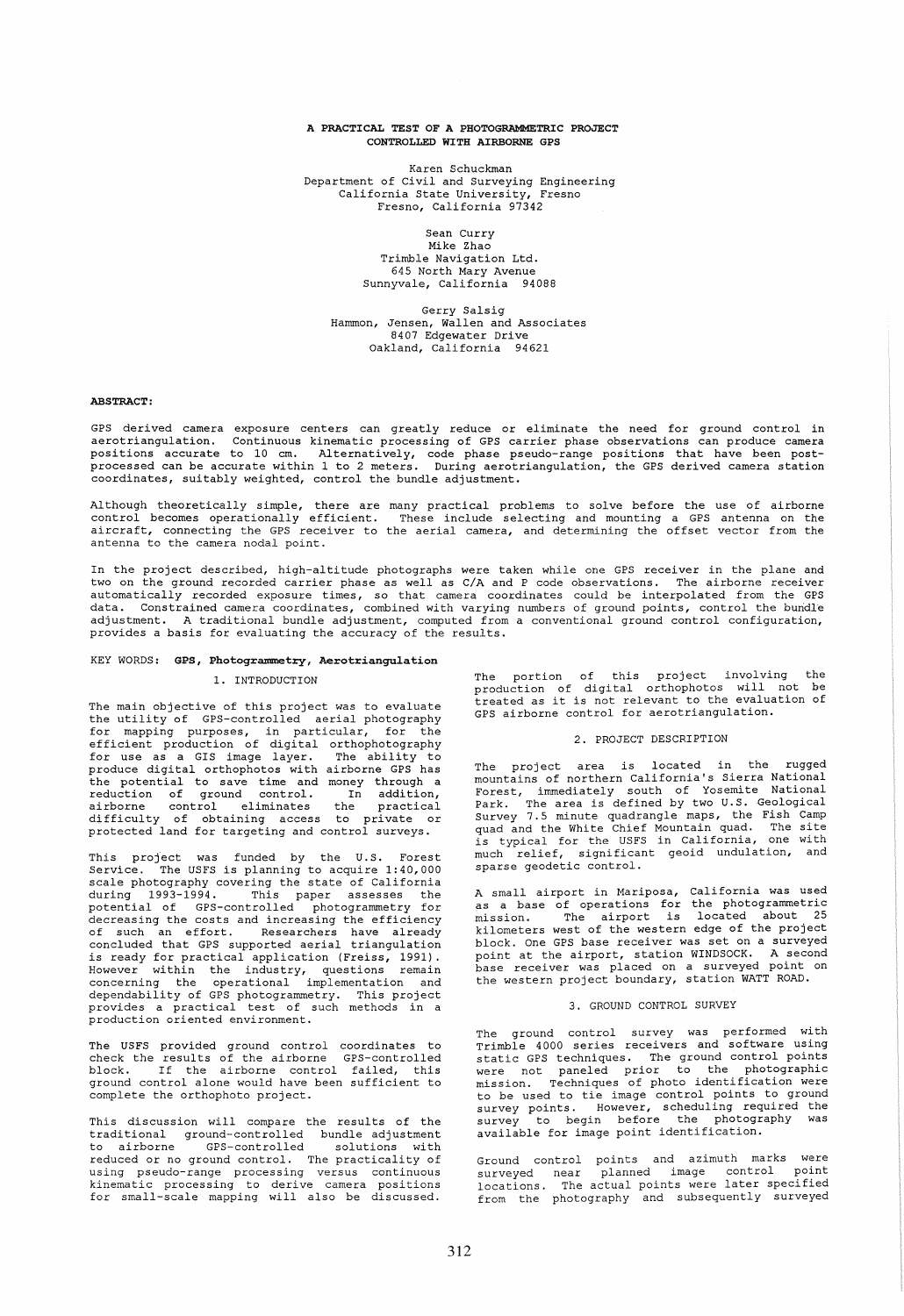using a Geodimeter 410 total station. This approach is valid in a production environment intended to produce small-scale maps.

The control survey extended from the airport to the southeast corner of the White Chief Mountain Quadrangle, a distance of about 70 kilometers. The survey tied in one first-order triangulation station, "Shultz 1931" about 14 kilometers west of the airport. Control was extended to the airport taxiway to provide an initialization point for the aircraft antenna.

Four second-order benchmarks were found in the<br>project area to use as vertical control. The project area to use as vertical control. .<br>benchmarks were set in the 1930's by the USGS. In the control net, each benchmark was tied directly to one contro1 point in the center of the project area at the top of Miami Mountain. Discrepancies of up to two meters in the vertical were found but could not be resolved with the available or the could not be resolved with the available<br>information.

The final network adjustment was performed by the USFS and was forced to fit the existing vertical An adjustment was carried out on WGS84 using GEOID90 (Milbert, 1991) to determine the ellipsoid heights of the benchmarks. The ground coordinates in WGS84 were then used as ground truth for the remainder of this study.

## 4. FLIGHT PLAN

The area to be mapped is rectangular, having dimensions of approximately 22 kilometers east to west, and 14 kilometers north to south, with elevations ranging from 2100 feet to 8800 feet above sea level. The photo scale was specified as 1: 40, 000. All flight lines were oriented inthe north-south direction. Four flight lines of five exposures each would have provided stereo coverage with approximately 60 percent endlap and 40 percent sidelap.

Computer simulations tested the behavior of this flight plan using airborne GPS as the only control for aerotriangulation. The simulations showed some geometric weakness due to a hinge effect between adjacent strips. Doubling the number of flight lines increased sidelap to 70 percent. Simulations based on this revised plan showed a significant increase in geometric strength.

A gyro-stabilized camera mount, with digital readout of the camera orientation angles (Lorch, 1991), was not available for this project. Therefore, it was necessary to lock the camera down in its mount so that the vector from the GPS antenna to the camera nodal point would remain constant and could be directly measured. To insure that locking down the camera would not result in stereo gaps, endlap was increased to 80 percent.

Steep climbs, banks and des cents can cause the GPS satellite signals to be obstructed by some part of the aircraft. Because of this, a single flying height was planned for all flight lines to minimize altitude changes. To allow very wide turns and shallow banks, the flight lines were flown out of sequence.

The photo mission was flown with a twin engine Cessna 310 aircraft;. The plane carried a Zeiss RMK TOP 15 aerial mapping camera with a six-inch focal-Iength lens. This camera features an interface for GPS receivers. At the midpoint of each exposure, the camera sends an electronic pulse to the GPS receiver, which logs the time of the event to the nearest microsecond. These event markers allow interpolation of the camera station coordinates during data processing.

## 5. EQUIPMENT SETUP AND CALIBRATION

A Trimble 4000 SST GPS receiver was connected to the Zeiss RMK TOP camera during the flight. A Tecom FAA certified dual frequency GPS antenna was<br>mounted on the vertical stabilizer of the mounted on the vertical stabilizer of aircraft. This location was chosen to minimize interference from the wings during turns, and to minimize multipath, or signal reflection, which can occur when the antenna is located just above large reflective surfaces. Multipath can be one of the most significant error sources during GPS data collection.

When GPS-derived camera positions are used as<br>photgrammetric control, the spatial relationship<br>of the GPS antenna to the focal point of the<br>camera must always be known. For this project,<br>that meant the camera had to be loc mount. The camera operator was allowed to level and crab the camera for the first flight line but could not adjust the camera again for the remainder of the mission. On the following morning, a survey was done to determine the position of the GPS antenna in the camera .<br>coordinate system.

Two theodolite stations were established about six feet apart on the pavement about ten feet away from the aircraft. With the cargo door open and the film magazine removed, the focal plane of the camera could be seen from each of the stations. Using a Topcon GTS-1, horizontal and vertical angles were observed to each fiducial mark and to the GPS antenna on the tail. Distances were also measured with a tape to four of the eight fiducials and to the antenna.

A least-squares adjustment of this small survey network was computed using the STAR\*NET (Curry, 1989) software to obtain XYZ coordinates of the fiducials and the GPS antenna in an arbitrary local coordinate system. The calibrated distances between fiducial marks were in adjustment for added geometric strength.

The coordinate system of the camera has its origin at the perspective center of the lens and is referenced by the focal plane and the fiducial referenced by the focal plane and the fiducial<br>marks. The focal plane was not level, since it<br>remained in the position in which it had been used the day before. To compute camera coordinates for<br>the antenna, the arbitrary local XYZ survey coordinates (which were on a level datum) were subjected to a three-dimensional least-squares coordinate transformation, matching the surveyed fiducial coordinates to the calibrated values.

The resulting camera-to-antenna vector was -13.74 feet in X, -1.92 feet in Y, and +7.04 feet in Z. It is estimated that the vector was determined with a standard error of approximately 0.010 feet in each component.

#### 6. GPS DATA COLLECTION

Differential GPS data can be collected and<br>processed in two different modes: carrier-phase<br>and code-phase. During this mission, all<br>receivers collected dual-frequency carrier-phase<br>observations, as well as  $C/A$ - and P-code

Kinematic processing of carrier-phase measurements can provide centimeter-Ievel accuracy, however continuous lock on at least 4 satellites is required. The airborne receiver was run in kinematic mode during the entire flight. Data collection in kinematic mode requires that the system be initialized before takeoff. The known baseline method of initialization, rather than the antenna swap, is suitable for use with an aircraft-mounted antenna.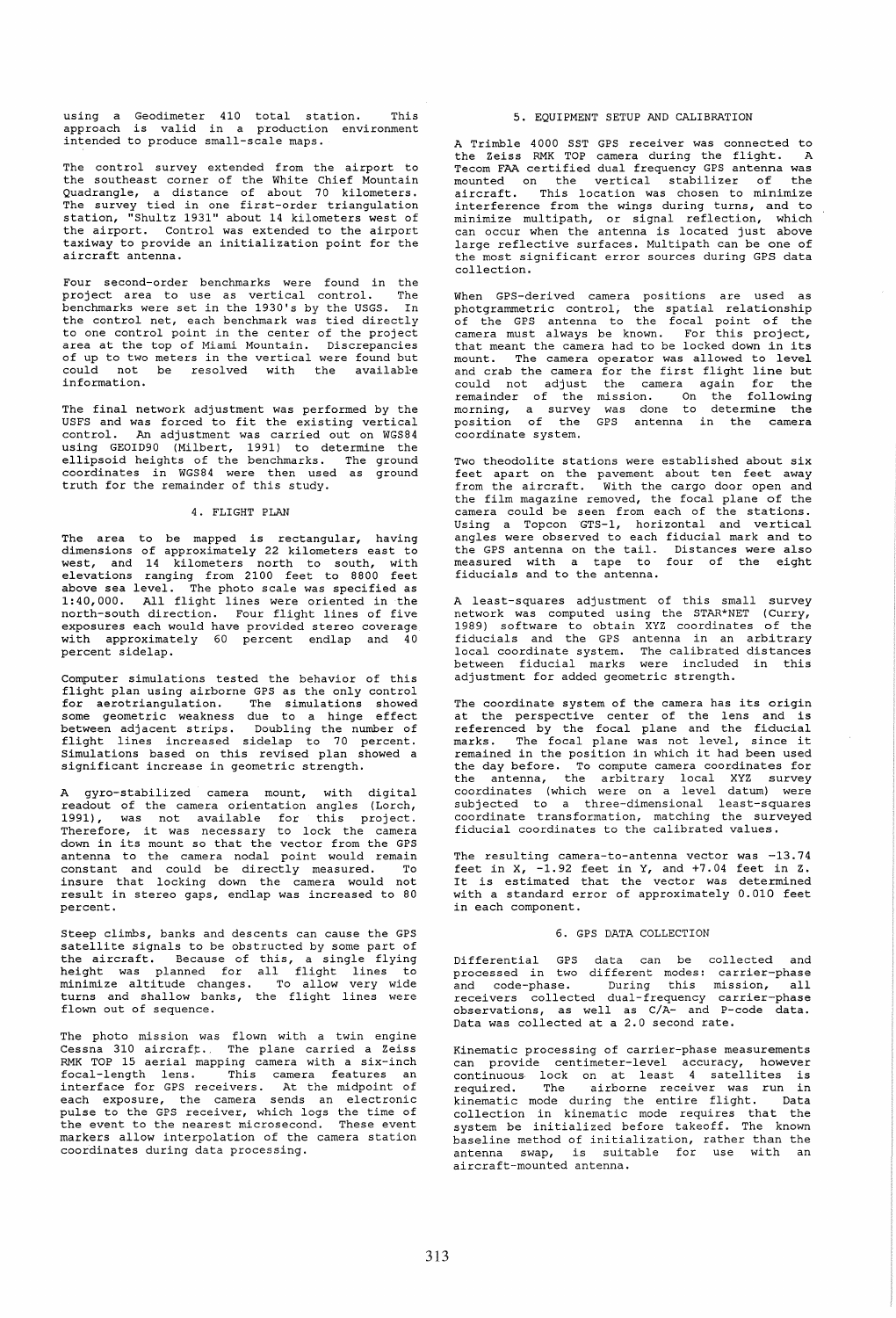A nail had been placed in the airport taxiway as part of the ground control survey previously described. Using a theodolite, a point was marked on the underside of the plane directly beneath the center of the antenna. Before takeoff, the airplane was positioned so that the marked point was plumb over the nail. Antenna height was then measured, and the receiver turned on. After<br>several epochs of GPS data were collected, the<br>aircraft taxied for takeoff. The entire initialization procedure took only a few minutes.

Recent advances in GPS data processing (such as rapid static) will now allow initialization of the system simply by sitting still anywhere on the runway and collecting data for five to ten minutes.

For kinematic purposes, a known base station must be near the airport to guarantee accurate initialization. Depending on satellite configurations and atmospheric conditions, this distance could be up to twenty kilometers. However, if the project area is a long way from the airport, kinematic solutions for the camera positions may be less accurate. The requirement of locating a known base station close to both the airport and the project area is one of the current limitations of this technique. In the future, it may be possible to use multiple base stations to remove this limitation.

Code-phase processing can achieve absolute accuracy of one to two meters in three-dimensional position, when both C/A- and P-code pseudoranges .<br>are collected. In the pseudoranging mode, a<br>minimum of four satellites must be visible, but continuous lock on the satellites is not required. Signal interruptions due to banking the plane do not affect the GPS-derived camera positions as not assess the crocertical cancer possessions as the exposure of photography. Continuous lock should be maintained along any single flight line to ensure consistency of the results.

The collection of pseudo-range data does not rne collection or pseudo-range data does not<br>require any initialization, nor does it require a<br>base station near the airport. The base station can be located at any known point in or near the project area. Both the base and airborne receivers can begin collecting data when the aircraft enters the project area. This saves a<br>considerable amount of receiver storage, an<br>important practical consideration when data is being collected at the very rapid intervals required for photogrammetry.

The flying time required for this project was approximately two and one-half hours from take-off to landing. The photography was acquired over a one and one-half hour period. Five satellites were available for the initialization and takeoff. The photography took place during periods of four<br>and five satellites. Several constellation changes occurred, causing momentary instabilities in PDOP, but continuous lock was maintained throughout the flight.

aircraft antenna was plumbed over the initialization point after landing, and kinematic processing later verified closure of 1.4 meters in X, 1.9 meters in Y, and 1.1 meters in Z. Factors contributing to this misclosure may include inaccurate positioning of the airplane over the mark, undetected cycle slips, or drift in the GPS solution due to incorrect initialization of the kinematic solution. The maximum distance between the base station and aircraft was about 70 kilometers.

#### 7. GPS DATA PROCESSING

The carrier-phase observations were processed in continuous kinematic mode with first

Trimble's 4000 series software. The USFS had the NGS program OMNI (Mader, 1991) to use as an independent check on the kinematic solution, but these particular data sets were not collected in an OMNI-compatible format. The scale of this photography probably does not require the centimeter accuracy of kinematic processing to achieve satisfactory results from the achieve satisfactory results from the<br>aerotriangulation (Ackermann, 1992). This project provided an opportunity to compare kinematic and<br>pseudo-range accuracies. Accuracy requirements<br>can then be weighed against the practical constraints of data collection.

The pseudo-range observations were reduced using PostNav II, a Trimble software package designed for post-processing of differential code-phase datasets. PostNav II uses an 8-state KaIman filter and backward smoother allowing optimum position<br>and velocity estimates to be calculated at every<br>epoch. Using a combination of C/A- and P-code<br>measurements, suitably weighted, a threeexaments, suitably weighted, a three-<br>dimensional solution is obtained from four or more satellites. A minimum of four satellites should have nearly-contiguous measurements with a signalto-noise ratio (SNR) of greater than eight. PostNav II outputs SNR and a measurement residual for every epoch, giving the user a measure of the integrity of the estimates.

Another important feature of PostNav II is its abili ty to use knowledge of the vehicle dynamics of the mobile receiver during processing. The program is able to accommodate changes in position consistent with the environment in which the data were recorded. The user selects one of five<br>filtering modes that control the noise gain used in data smoothing. Vehicle dynamics may be declared as static (no velocity), steady state (constant velocity), or low, medium or high acceleration environments. The high dynamic mode was used to process the data for this project.

Table 1 summarizes the pseudo-range solution using station WINDSOCK as a base. Residuals are grouped by photographic strips (when the plane is flying straight and level), and the averages and RMS values shown in units of meters. These results show that for three of the four strips, pseudorange positions should be accurate to approximately one meter. Strip 6 is the exception, with a RMS slightly greater than one meter, probably due to a satellite constellation change that occurred during this period.

|      | Strip <sub>2</sub> | Strip 4 | Strip 6 | Strip 8 |
|------|--------------------|---------|---------|---------|
| mean | $-0.03$            | 0.26    | $-0.03$ | $-0.04$ |
| ∣rms | ០.ឧ៩               | 0.95    | 1.16    | ก จ4    |

Table 1. Residuals from PostNav II pseudo-range processing, in meters.

Mean residuals close to zero indicate that the error in position is randomly distributed. Accuracy of the position estimates can be inferred from the RMS values. These results support the claim that combined C/A- and P-code observations can be used to achieve meter, or even sub-meter, accuracies. It is reasonable, therefore, to adopt an apriori standard error of one meter for the GPS antenna positions in the aerotriangulation phase.

## 8. AEROTRIANGULATION

When the photography had been processed and reviewed, it was decided that only the four original flight lines would be used. Flight lines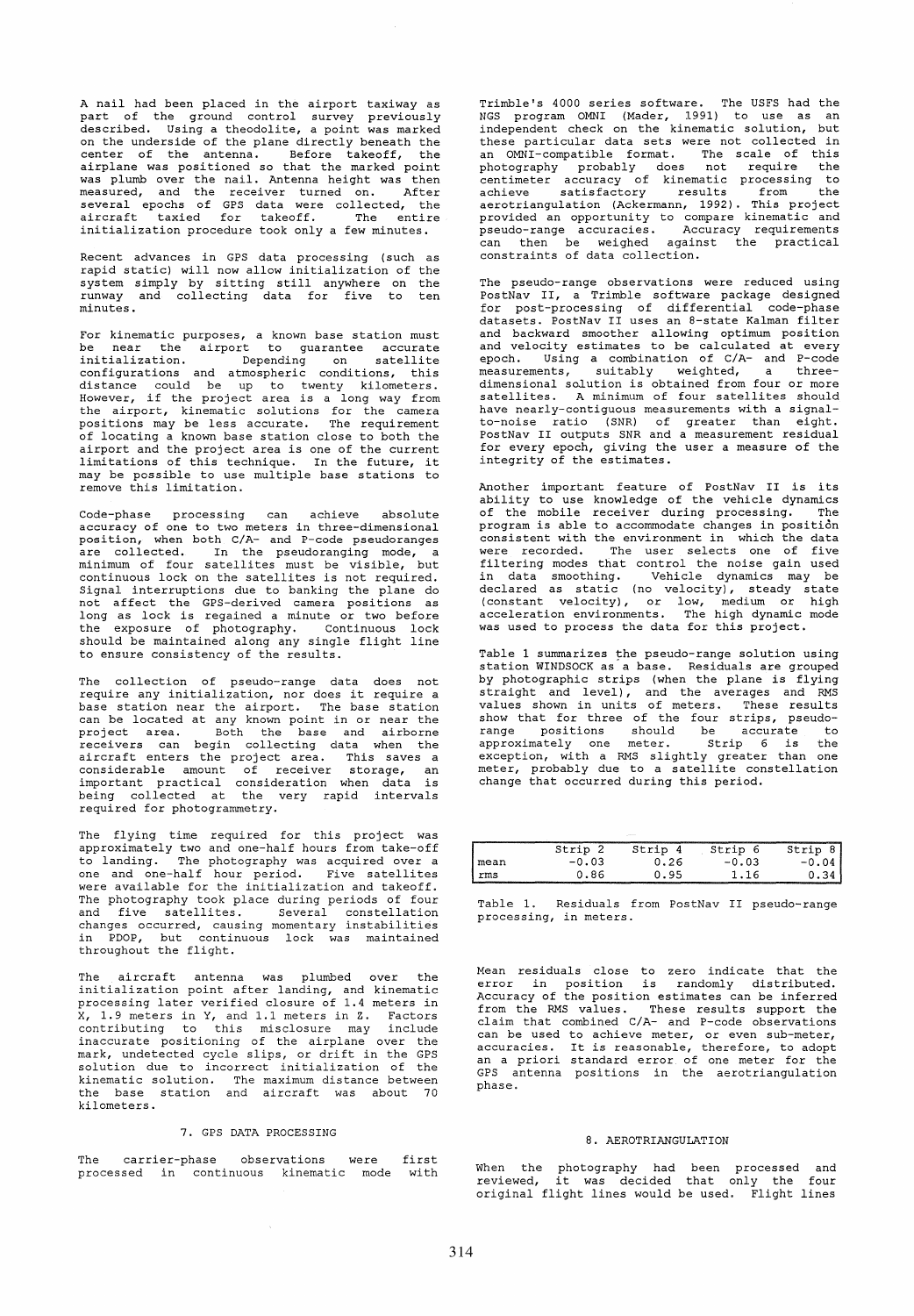2,4,6 and 8 had sufficient sidelap to permit a strong aerotriangulation. The 80 percent endlap along flight lines also proved to be unnecessary. Every other photo was used, providing 60 percent endlap with no stereo gaps, even though the camera had been held fixed. The final aerotriangulation block then consisted of four flight lines of five exposures each.

The block was designed with a configuration of at least four pass and tie points distributed across the center of each photo, perpendicular to the<br>direction of flight. Sidelap was sufficient to<br>permit two points on each side to be tied to the<br>photos of the adjacent strip. This network of<br>double overlapping tie points cre

The photographs were printed on DuPont Aerial Flexiglass Diapositive Film for aerotriangulation. The pass points and tie points were marked in stereo on each photograph with a Wild PUG-4 point transfer instrument. The photo measurements were made with a Kern MK-2 monocomparator.

All the ground control identified natural images. the image detail with PUG control points were stereocomparator techniques analytical stereo plotting measurements were then monocomparator data. points were photo To avoid destroying marks, the ground measured using on a Zeiss C-120 instrument. These combined with the

The initial aerotriangulations were computed with the bundle adjustment program BINGO (Kruck, 1985). The first solution used only the 12 ground control points and was a routine exercise that needs no special discussion. It served as the "benchmark" against which the airborne control solution could be eyaluated.

airborne-controlled aerotriangulation was computed using an interesting feature of BINGO, which was actually designed for use in close range photogrammetry. It allows for eccentricity when a camera is set up over a known control station. The following observation equation is then included in the bundle adjustment:

# $X_S = X_C + Re - i$

Where  $\mathbf{x}_S$  is the position vector of the control station,  $\mathbf{x}_C$  is the position vector of the lens perspective center, R is the camera rotation matrix (photo to ground), e is the eccentricity vector.

The NGS program, GAPP, (Lucas, 1987), which was designed for use with GPS airborne photgrammetric control, was used as an independent check against the BINGO solution. GAPP contains an observation equation which accounts for the camera to GPS antenna vector that takes the form:

# $X_A = X_C + Re'$

where  $x_A$  is the position vector of the antenna,  $x_C$ is the position vector of the camera perspective center, R is the camera rotation matrix (photo to ground), and e' is the vector from the camera perspective center to the antenna, expressed in the camera coordinate system.

Antenna positions corresponding to precise event marker times must be interpolated to provide camera positions. A linear interpolation scheme was used with BINGO. GAPP performs the interpolation based on a cubic polynomial fit to the epoch-by-epoch positions.

#### 9. RESULTS AND CONCLUSIONS

Four airborne-controlled bundle adjustments were computed using GAPP, two with kinematic camera stations, and two with pseudo-range camera stations. In each case, aerotriangulation was first performed without any ground control. The adjustments were repeated, adding the four ground control points closest to the corners of the block. Coordinates of 79 triangulated pass points were compared to the conventional ground-controlled adjustment as acheck. The average differences and RMS errors for all four comparisons in presented in Table 2. All heights were referenced to the WGS84 ellipsoid.

|              | Number of |        |        |        |
|--------------|-----------|--------|--------|--------|
|              | Ground    | dX     | dY     | dZ     |
|              | Control   |        |        |        |
| KINEMATIC    | $\Omega$  |        |        |        |
| mean         |           | $-0.4$ | $-0.4$ | $-0.8$ |
| rms          |           | 1.8    | 1.8    | 1.5    |
| KINEMATIC    | 4         |        |        |        |
| mean         |           | $-0.1$ | $-0.2$ | $-0.3$ |
| rms          |           | 1.1    | 1.2    | 1.2    |
| PSEUDO-RANGE | $\Omega$  |        |        |        |
| mean         |           | $-1.5$ | $-0.1$ | $-0.4$ |
| rms          |           | 1.4    | 1.4    | 1.4    |
| PSEUDO-RANGE | 4         |        |        |        |
| mean         |           | $-0.9$ | 0.1    | 0.2    |
| rms          |           | 0.5    | 0.6    | 1.1    |

Table 2. Average Differences between Ground-Controlled Solution and Airborne-Controlled Solutions for 79 Pass Points, in meters.

Kinematic GPS-derived camera centers were equally<br>weighted with an a priori standard error of 0.5 meters. Difficulties in processing the kinematic data, due to poor satellite geometry and abrupt changes in PDOP, reduced confidence in the kinematic solution. For this reason, a large a priori error, by kinematic standards, was used.

The pseudo-range positions were equally weighted with a standard error of 1.0 meters based on the statistics of the PostNav II solution. The ground control provided by USFS was also considered accurate within one meter. The standard error of unit weight,  $\sigma_{0}$ , for each bundle adjustment is shown in Table 3. The fact that in all cases,  $\sigma_0$  is near 1.0 indicates that the a priori standard errors assumed for the GPS positions were appropriate.

|              | Number of<br>Ground<br>Control | $\sigma_{\rm x}$ | σ.,  | σ.,  |      |
|--------------|--------------------------------|------------------|------|------|------|
| KINEMATIC    |                                | 0.50             | 0.50 | 0.50 | 1.03 |
| KINEMATIC    |                                | 0.50             | 0.50 | 0.50 | 1.06 |
| PSEUDO-RANGE |                                | 1.00             | 1.00 | 1.00 | 0.96 |
| PSEUDO-RANGE |                                | 1.00             | 1.00 | 1.00 | 0.99 |

Table 3. Apriori Standard Error of Unit Weight for Bundle Adjustments, in meters. Errors and Standard Airborne-Controlled

In conclusion, we were able to collect both airborne kinematic and pseudo-range data on a two and one-half hour flight with no significant loss